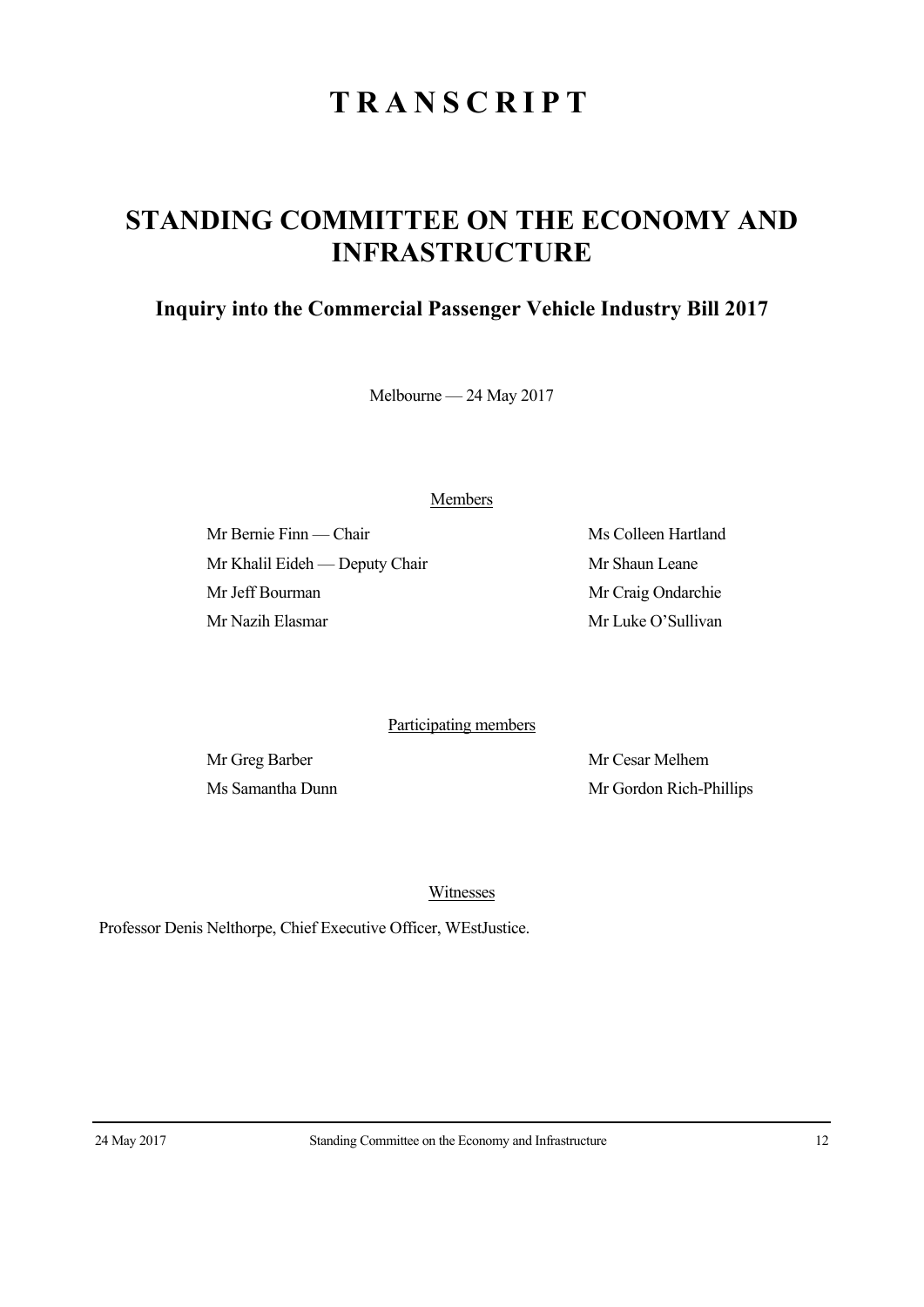**The CHAIR** — Professor Nelthorpe, welcome.

Prof. NELTHORPE — Thank you.

**The CHAIR** — I will tell you now that the evidence taken at this hearing is protected by parliamentary privilege, as you're probably aware. Therefore you are protected against any action for what you say here tonight but if you go outside and repeat the same things, those comments may not be protected by this privilege. If I could ask you to start by stating your name and position and suburb for the record. I'm going to open up for 5, maybe 10 minutes with an opening statement and then we will move to questions. Thank you.

**Prof. NELTHORPE** — My name is Denis Nelthorpe. I am the chief executive office of WEstJustice which is a community legal centre covering two thirds of West Melbourne. Previously we were three separate legal centres, one of those being Footscray Legal Centre.

I live in the western suburbs in Moonee Valley and I work obviously across the west. In 2011–12 our legal service started probably the only legal centre in the country, started a service to assist taxi drivers and we did that because we became aware of very significant exploitation of drivers, particularly in relation to the insurance arrangements and then as we conducted further case work it became clear that there were a range of exploitations that were grossly impacting the driver population. That was in relation to things like basic payment arrangements, the so called 60/40 split, many of them weren't being paid that, the insurance arrangements where it wasn't their vehicle but they were being forced to pay insurance premiums, and in particular, the excesses on accidents and then after making those payments were basically left for dead with judgments and some of them were being bankrupted. As we continued the work we started to realise that many owner drivers didn't own anything, they were actually leasing both the car and the licence and that they had some of the same problems. We also assisted a significant number of African owner drivers who had taken out wheelchair taxi licences in what was clearly a botched option of the licences which caused enormous difficulty.

The CHAIR — They're out of here. Please continue, thank you.

**Prof. NELTHORPE** — Right. Now, we did most of that work before the Fels inquiry was announced by the previous state government but by the time the Fels inquiry came along there was one overwhelmingly obvious proposition that couldn't be avoided and that was that the fair or the returns from the taxi industry were not large enough to support three different entities trying to take a share of that funding. The pie wasn't large enough to support licence owners or vehicle operators and drivers so we made submissions to the Fels inquiry really based on the proposition that by the time that inquiry had been called, the industry was in serious trouble.

There were obvious difficulties and those difficulties related in my view almost exclusively to the fact that the licence they knew had reached such incredible levels that by the time the owner or the purchaser of that licence paid the interest on the licence, tried to make a return on it, then you had the owner of the vehicle who might be separate trying to make it and finally the driver, all three could not possibly get a fair deal out of that transaction. We made submissions to the Fels inquiry that there should be a change in the 60/40 rule down to 50/50. We argued and worked with both the insurance industry and the taxi industry to try and introduce proper insurance arrangements.

Victoria for a variety of reasons was the only state in Australia where there was no real insurance on the taxi industry and despite the changes introduced by the previous government, that is still a problem and we are working with the Victorian Taxi Association and the Insurance Council to try and solve that. So I think when we're looking at this legislation the starting point for me was that things were — there was a real problem back in 2011–12. Now, we then worked with the regulator of the Victoria Taxi Association in trying to make some of those — or work through those sort of reforms. I might add, it's also interesting that when you look back at the Fels inquiry submissions very few of them even mentioned Uber.

Uber really wasn't a major factor in that review and the best way of showing that is that the knowledge test that was introduced might have been a good idea if Uber hadn't have appeared, but because of the timing at the very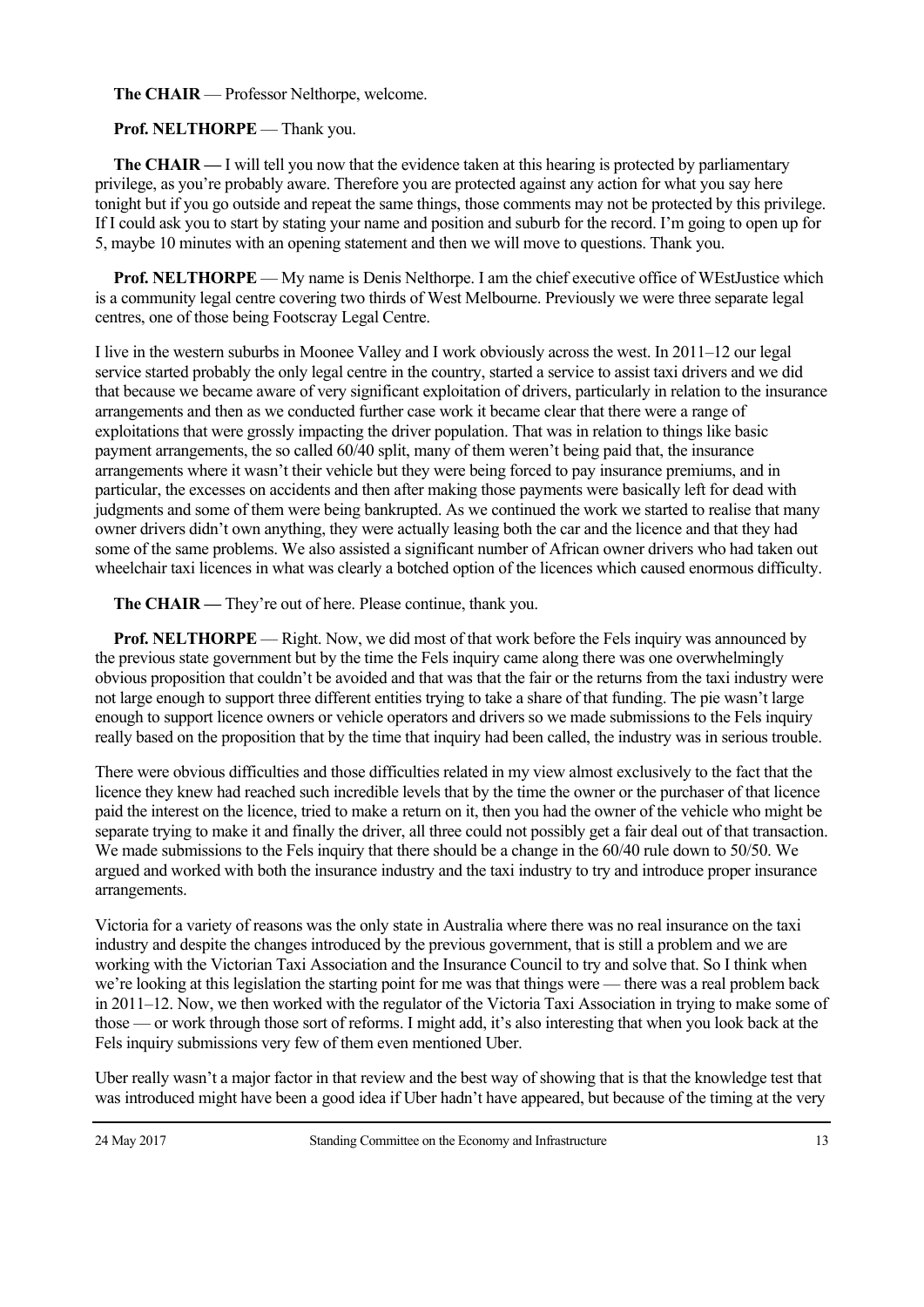time the knowledge test was introduced, you could actually transfer straight over and drive for Uber and so if you failed the knowledge test, and I might add the knowledge test was also completely botched, almost no one could pass it and so it meant that most people just transferred over and went to Uber.

Now, we also saw a significant number of small licence holders who were in financial difficulty so about, I don't know when it was, 18 months ago perhaps when the first \$4 million hardship fund arose we assisted about a dozen people, a dozen licence owners to make application, some of whom were successful and we also entered into negotiations with their creditors which is something WEstJustice does across the range for a lot of our clients. When the more recent fund was announced the department contacted us and asked us whether we would run a major program to assist licence holders.

We ultimately took about 1000 calls, responded in depth to 500 of those, held about 200 first instance face to face interviews and assisted about 150 make their applications. Our teams wasn't just with the lawyers and volunteers of the legal service. We had financial counsellors and a social worker and the social worker is here with me tonight. It's worth noting that out of those 150 we think about 130 have significant financial difficulties, or certainly have finances that I wouldn't want to have.

We also had a significant number who were referred by a social worker for personal or relationship counselling, financial counselling, mortgage stress counselling, but that's a program only available in the outer west and we had that project, if the program had been more widely available there would have been more and we had some 16 applicants who were followed up because of serious concerns about their welfare. If you don't want to say exactly what that fear was, but it was a very serious concern. Now, we've had discussions with the four major banks about the financial circumstances of a lot of those clients and we've asked them not to take action anyone that we notify them of.

That's difficult because we were only taking instructions initially to help with the application. We had discussions with the minister's office and the department and we believe that we are going to be funded to run a small, and I emphasise small, service for those who are most in difficulty. We're not offering and can't offer to assist everyone, so those that have, for instance, investment properties that are at risk will have to go and see their accountant or a financial planner. But those who are faced with, or have already lost their home, we will hopefully be able to assist in some way. Now, when it comes to finally the legislation my comment would be we cannot sort out their finances, nor can the licence holders sort out their finances until they actually know what they're getting.

We can't get them to go and see accountants to work out a whole lot of subsequent questions. Where there are a whole - they can't sort out their personal lives and clearly a significant number have either lost relationships or have serious personal issues that in my view will not be resolved until there is some finality and I think the legislation will go some way to that and I would also that the sort of insurance issues that we have been trying to resolve can't be - the Victorian Taxi Association and others in the industry don't have time to turn their mind to those sort of issues until we deal with the fundamentals around how we deal with these licences.

That's a summary of the work we've been doing, the work we will continue to do and why we think the legislation - and by the way, you know, if I had been the one running how they sort of structured the transition payments or some of those funds, I'd have probably done it differently, but I'm not wearing it. I think it would have been better to probably focus most heavily on the most recent purchases. I think those who've had the licences the longest have actually, as Mr Fels said, had a pretty good return on the investment. Those who bought it in the last seven to ten years have clearly, and the most recent ones, have obviously copped it pretty bad and, you know, there's no getting around that and it has put their houses at risk.

**The CHAIR** — Thank you very much for a very comprehensive opening comment. It has been suggested to us yesterday that this legislation may well be unconstitutional. Have you had any thoughts on that from a legal perspective?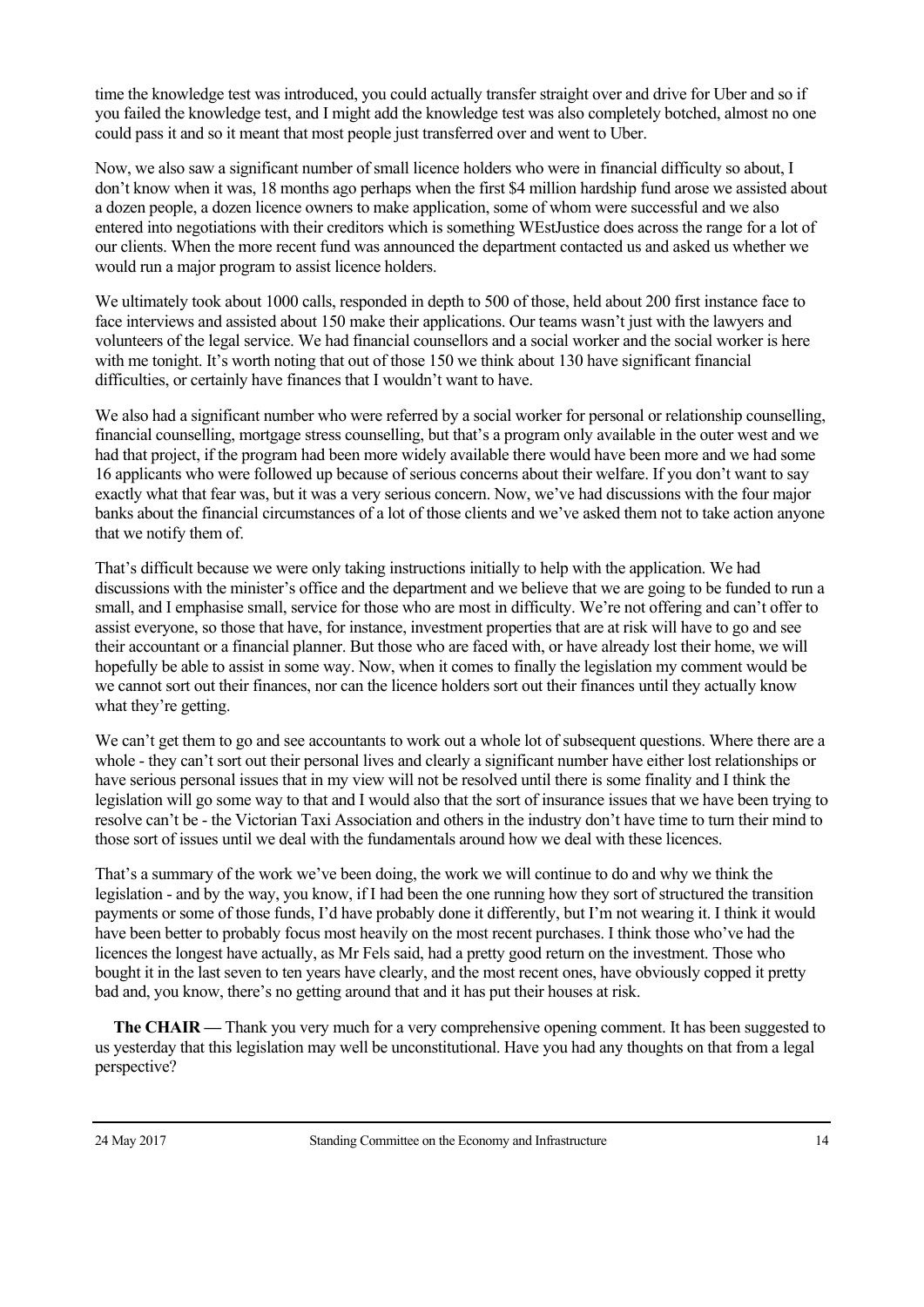**Prof. NELTHORPE** — Look, we've tried to remain relatively neutral on the politics of the legislation. What I would say is this is a bit like saying, you know, Kodak might have thought there were unconstitutionalities in legislation governing their new competitors. Ride-sharing is here to stay. There are segments of the population like the younger ones who are going to use it. What we need to do is sort out the best solution we can for the problems we have and I'm really not sure as a lawyer, I'm not sure that resorting to the fine print to find a short term way of interfering with this. Obviously it would be better if the legislation survives a constitutional challenge. But ultimately I'd say to those who want to challenge it in that way, your licences might end up worth nothing if you wait long enough. These payments are not - for instance, if you bought one in the last three years or four years, these payments are not going to cover your losses, there's no way, I don't think. But I actually think that the mental health issues, the relationship issues and the financial issues need to be brought to a head.

The CHAIR — Do you think the compensation transition payment, call it what you will, is adequate?

**Prof. NELTHORPE** — I think the difficulty is that it's a one size fits all. So it's probably overly adequate if you bought the licence a long time ago and it's inadequate if you bought the licence more recently, but I can understand why it was done that way. It's also hard to answer that question until you see how the hardship fund deals with those people who on the face of it, let's say the transition payment is 100,000, you bought it for 500,000, then if the hardship fund hands some of those people or regards some of those people as being entitled to 400,000, then no, that would probably would set it back to where it needs to be. As I said, I would have preferred to sort of slant it towards who purchased most recently, but I can understand why they didn't.

**The CHAIR —** I note that there is no mention of compensation in the legislation, but if there were to be a reference to that compensation in the legislation, should it be on a sliding scale, the likes of which you're perhaps suggesting?

**Prof. NELTHORPE** — I think there would certainly be a justification for having a sliding scale but if it's a choice of delaying, the longer you delay that legislation the worse things will be. Can I give this example, about 20 years ago a well-intentioned state government initiative around the country that sold Ministry of Housing properties to the tenants went belly up. One of the things that was to put to me and one of the legal services I was running at the time was we should run a class action. Now, there was one running in Sydney, it had all the most incredibly complex legal problems in it and a bit like the bushfire one, it bounced between the Federal and High Court for about three years. It took ten years. My comment at the time was, by the time they got a solution a fair proportion of the borrowers would have either have died, disappeared or gone bankrupt and my fear is that the longer this goes, the same fate will occur, that at some point there's a need for finality.

**The CHAIR —** Thank you. Ms Dunn.

**Ms DUNN** — Thank you, Chair, and thank you, Denis for your presentation tonight. I was just interested, you talk about being in discussion with the big banks in terms of not taking action. I'm just wondering how those banks responded to that suggestion, did you have success?

**Prof. NELTHORPE** — Yes, but in part because if the banks were to take action against some of our clients right now what they might actually do is bring in other players like the taxation debt. They might actually reduce their capacity to recover, so it's not necessarily a smart thing to do to pursue them right now. But I would add I've also — it's been difficult because we're not yet funded, I don't want to go and offer the banks that I'm going to do something we can't do, but I have said to some of them that if they were to take 100 cents in the dollar of the funds being handed over, it wouldn't be a great look. So for instance, we have a client who's lost their house, they still owe 200,000. Now, the question is going to be if they get 200,000 from the various amounts and the bank says we want the whole 200,000, I would have thought the public would be pretty unhappy about paying \$2 a ride for that outcome. So one of the issues here is can we try to ensure that regardless of what the debts are, that the licence holders do actually get some benefit from this and not much point no matter how much money you give if it all ends up with the four majors, that's not going to help anyone.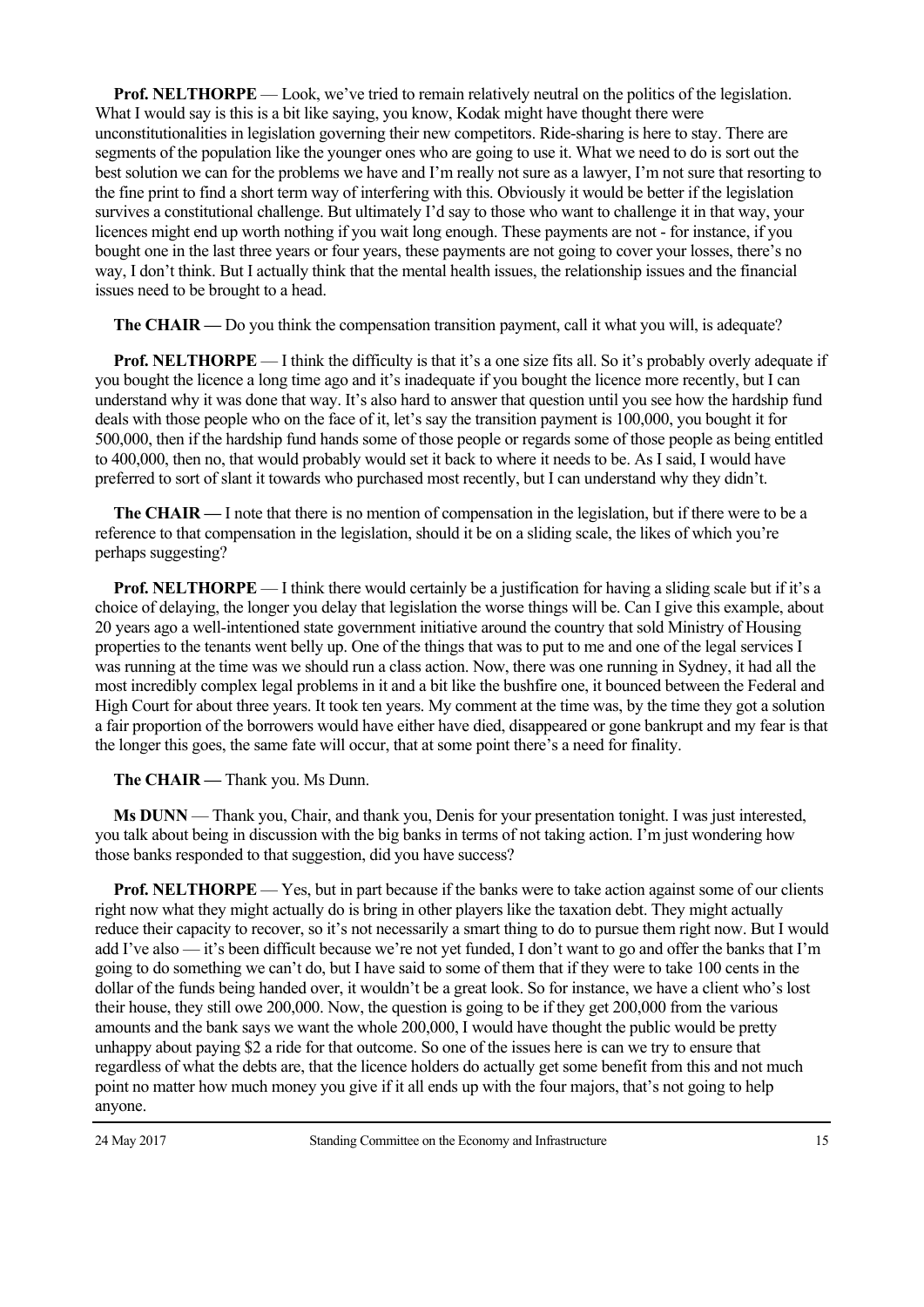**Ms DUNN** — And in terms of I think you said, you know, you talked about you were down to assisting I think 150 people with applications, I wasn't sure whether 130 of that had what you described as significant financial difficulties, is that correct, of that?

Prof. NELTHORPE — Yes, you interpreted correctly.

**Ms DUNN** — I'm just wondering, I think you went on to say that — I wasn't sure whether they are all facing home losses?

**Prof. NELTHORPE** — No.

**Ms DUNN** — Or some of them are of that 130?

**Prof. NELTHORPE** — Some will be. The difficulty is that, in preparing the hardship application was not the same as trying to determine the state of their financial circumstances. So, they're all different. We certainly have some clients whose homes are at risk, and we have some clients who've already lost them. But when I look at the debts, for instance, I mean, I've looked at a couple of them and thought, how were you able to borrow that much money when you don't actually appear to own anything? But then again, I see that a lot in my work. So, all I will say is that 130 certainly seem to have some very significant debts to the financial institutions.

**Ms DUNN** — Yes. Okay. That'll do me for now. Thanks, Chair.

**The CHAIR** — Mr Elasmar?

**Mr ELASMAR**— Thank you, Chair. Thank you, Professor. WEstJustice is an organisation to give free advice, and thank you for your time being here. My question is, you just mentioned there's a lot of people under hard financial shape. Would your organisation give an advice to us as a government as soon as possible to pay these people?

**Prof. NELTHORPE** — I believe that an early resolution of this is in everyone's interests, yes.

**Mr ELASMAR**— Thank you.

**The CHAIR** — Mr O'Sullivan?

**Mr O'SULLIVAN**— Thank you, Chair. Thank you, Professor. Just, my question's sort of an open-ended one, but I'd like you to, sort of, be fairly succinct, if you could, in answering it. We've heard yesterday and, in parts, today, that this legislation's got a whole range of holes in it in terms of how it impacts, particularly the taxi industry. What would be the three things that you would do to fix it?

**Prof. NELTHORPE** — Well, I think the first thing to note is that my understanding is that this is actually, there's another tranche of regulation or legislation that needs to follow, because I'm certain things like some of the insurance arrangements will be in that. I do think, ah, trying to ensure that the state recovers some of the compensation. The only thing that I think would be seriously worth considering is whether there should be more of a sliding scale on the payment of the transition payments. I do have to say I have some difficulty with the idea that some, and, you know, I think everyone has to accept that there have been changes to the industry that could not have been anticipated. So, someone who bought a licence three to four years ago or five years ago, could not have anticipated what has happened. So, I think I'd have to say I have some difficulty seeing those people treated in the same way as someone who obtained a licence for \$40 000 forty years ago and has had a return on that licence for forty years. That would be the one thing that I would probably have a look at, I have to say.

**The CHAIR** — Mr Leane?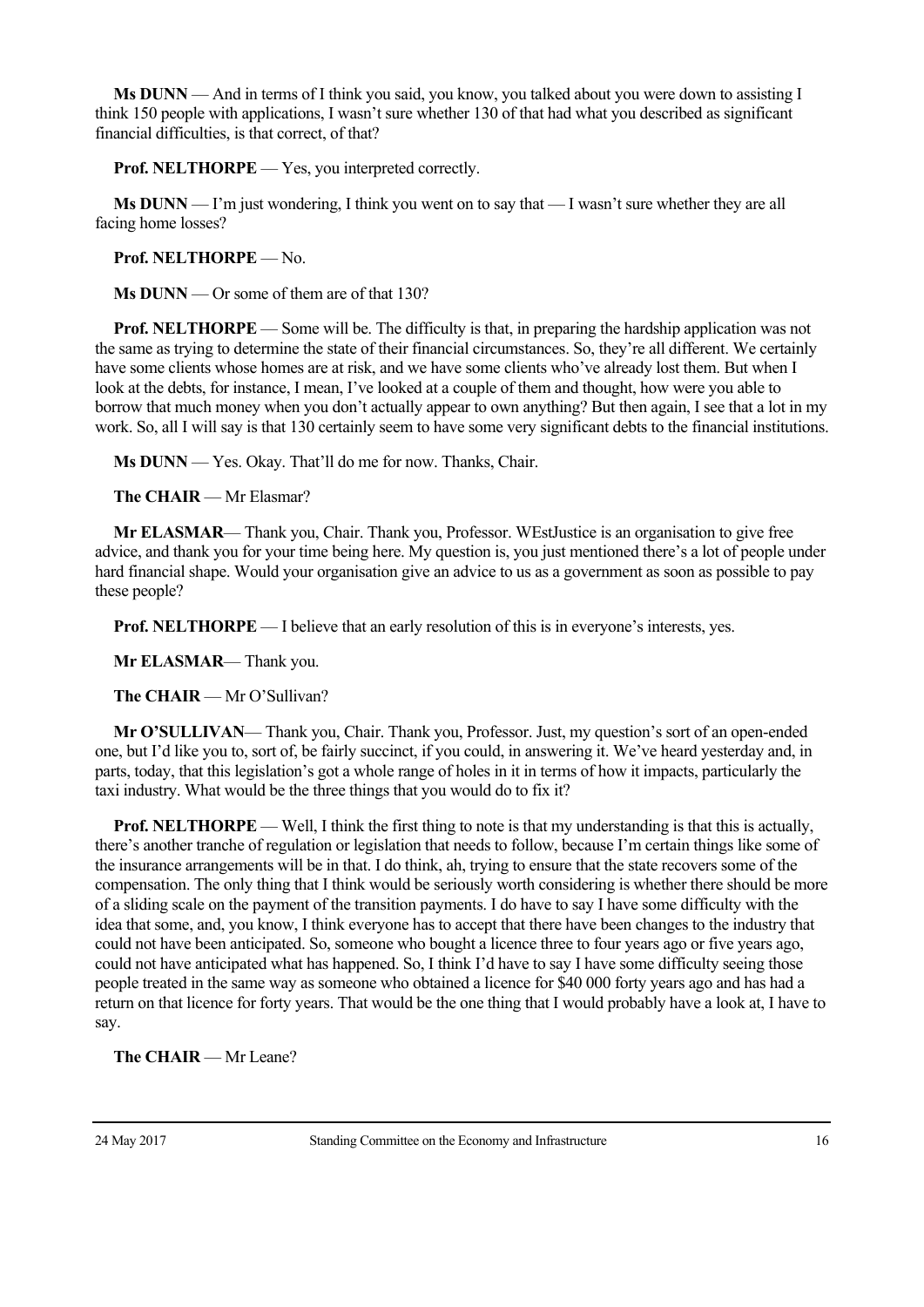**Mr LEANE** — Yes, thanks. I don't know if I've even got a question, but I just wanted to say that Mr O'Sullivan says that he's heard this bill's got a lot of holes in it, and I think people hear —

Mr O'SULLIVAN — You were here yesterday, weren't you?

**Mr LEANE** — People hear different things.

Mr O'SULLIVAN — Well, you were here yesterday.

**Mr LEANE** — But what I've heard from your evidence is that we did have a number of people telling us, similar to yourself, saying to the Legislative Council, get on with it. Get on with the legislation. Fight it out in there. If people want to move amendments and are successful, that's the way it works. So, as far as the people you represent, you want to see us do our job and actually open up facility for them to be assisted. Is that?

**Prof. NELTHORPE** — I think for those people who are in the most difficulty, which would be by and large the recent purchasers, the passage of the legislation providing certainty so that, and, look, the outcomes of debt negotiations may not be great. I mean, I'm not pretending that we're gonna sort of go and rescue everybody by any extent, but I also think that there are personal relationships, family relationships that are worsening by the day, and the passage of the legislation will at least bring a degree of certainty to those people. And I actually think that's important.

**Mr LEANE**— Thanks.

**The CHAIR** — Any further questions? Yes, Ms Dunn?

**Ms DUNN**— Thank you, Chair. Going back to those 130 people, or even the 150 applications you've assisted with, are they generally on the whole people who are single licence holders?

**Prof. NELTHORPE** — Look, there were a variety of people who we assisted. I will say there are people we assisted who wouldn't normally attract assistance from a legal centre. But there were a significant number, my guess is that there are at least 50 to 80 who are in significant difficulty, and if we applied our normal legal centre rules they would well and truly qualify for our assistance.

**Ms DUNN**— Yes. And, on the whole, do they only have one taxi licence, or not necessarily?

**Prof. NELTHORPE** — Look, there are some that will have maybe two or three who acquired them in, I would've thought relevantly naive circumstances. We certainly, perhaps I could say this, we encouraged anyone who had a significant business, in terms of both the number of cabs or the number of licenses, to go to their accountant, because we thought they would know more about their, and we also said because legal centres don't normally deal with family trusts and that sort of thing, we said if you've used an accountant, set up a family trust, you probably should get the accountant to help you fill it in, because they'll know more about it than we do.

**Ms DUNN**— Yes. That's fair enough. And I just wondered, in terms of, because you're organisation has assisted through that process, whether you had any observations about the ease or difficulty in relation to those hardship applications?

**Prof. NELTHORPE** — Yeah, two that I think are worthwhile. Even some of the applicants who had significant assets but who were from migrant backgrounds, had enormous difficulty filling in those forms, and we were more than happy to assist. But I also have to say that we had some applicants who were advised to leave material and information out of the applications deliberately, and we were put in the position of saying that we wouldn't swear the stat dec because of what they'd told us. I think that was probably unfortunate as well.

**Ms DUNN**—Yes. Thank you for that. Thank you, Chair.